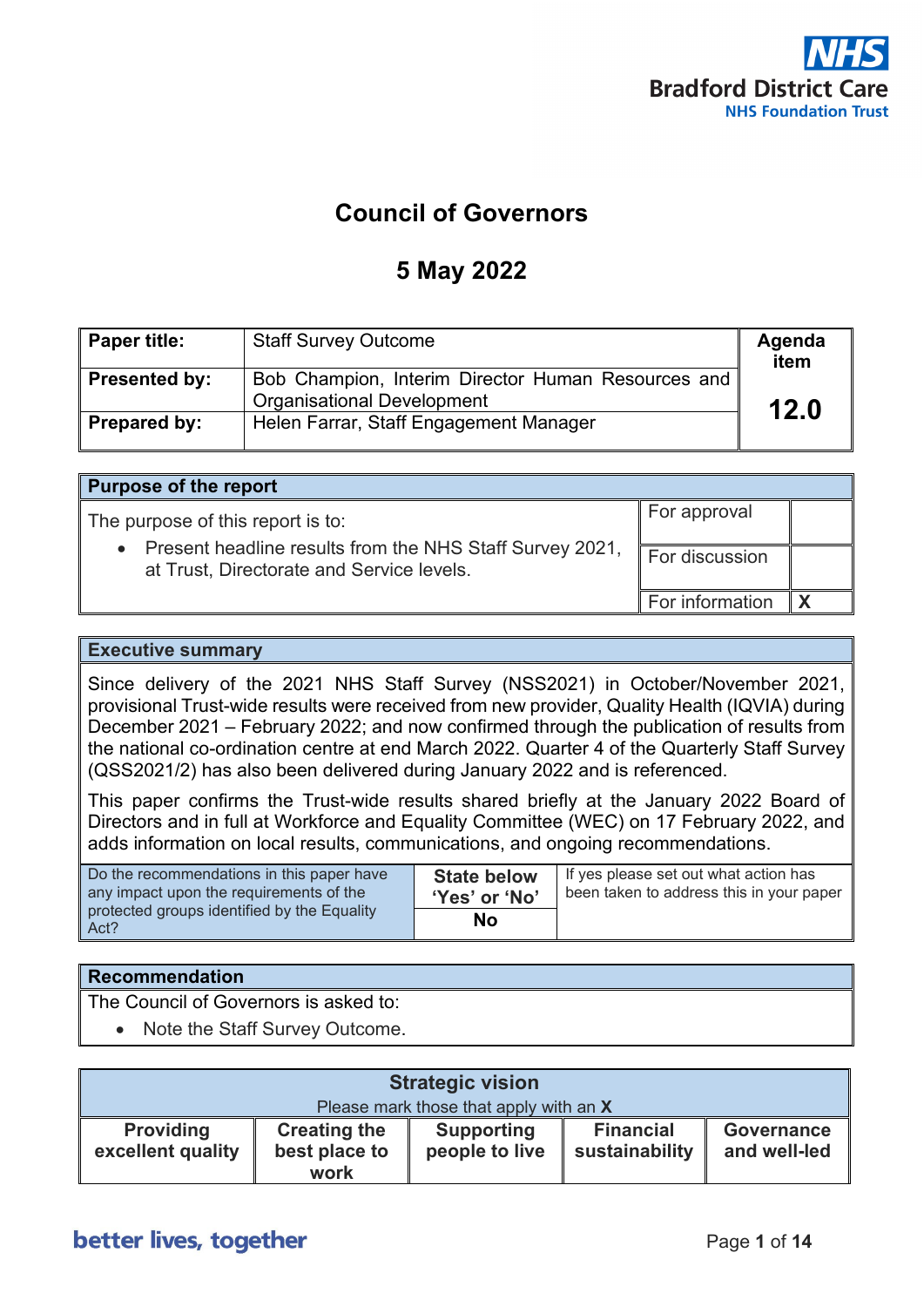

| services and<br>seamless access | to their fullest<br>potential | growth and<br>innovation |  |
|---------------------------------|-------------------------------|--------------------------|--|
|                                 |                               |                          |  |

| <b>Care Quality Commission domains</b> |                                                                    |  |  |  |  |
|----------------------------------------|--------------------------------------------------------------------|--|--|--|--|
| Please mark those that apply with an X |                                                                    |  |  |  |  |
| <b>Safe</b>                            | Caring<br><b>Well Led</b><br><b>Effective</b><br><b>Responsive</b> |  |  |  |  |
|                                        |                                                                    |  |  |  |  |
|                                        |                                                                    |  |  |  |  |

| <b>Relationship to the Board</b><br><b>Assurance Framework</b><br>(BAF) | The work contained with this report links to the following<br>strategic risk(s) as identified in the BAF:<br>Risk 2: If the trust does not ensure staff are<br>appropriately skilled, supported and valued this will<br>impact on our ability to recruit / retain staff and on the<br>quality of care. If staff do not have the ability to carry<br>out their work in an appropriate setting, this will impact<br>on the quality of care and staff morale and wellbeing.<br>Risk 4: If we do not have leaders at all levels in the<br>organisation, staff and patient experience will be<br>negatively impacted. If we do not value and support<br>inclusivity, we lose the opportunity to benefit from the<br>full range of views, opinions and experiences when<br>supporting staff and delivering care. |
|-------------------------------------------------------------------------|------------------------------------------------------------------------------------------------------------------------------------------------------------------------------------------------------------------------------------------------------------------------------------------------------------------------------------------------------------------------------------------------------------------------------------------------------------------------------------------------------------------------------------------------------------------------------------------------------------------------------------------------------------------------------------------------------------------------------------------------------------------------------------------------------------|
| <b>Links to the Corporate Risk</b><br><b>Register (CRR)</b>             | The work contained with this report links to the following<br>corporate risk(s) as identified in the CRR:<br>N/A                                                                                                                                                                                                                                                                                                                                                                                                                                                                                                                                                                                                                                                                                           |
| <b>Compliance and regulatory</b><br><b>implications</b>                 | The following compliance and regulatory implications<br>have been identified as a result of the work outlined in this<br>report:<br>The Staff Survey provides evidence in the CQC Well-<br>led domain                                                                                                                                                                                                                                                                                                                                                                                                                                                                                                                                                                                                      |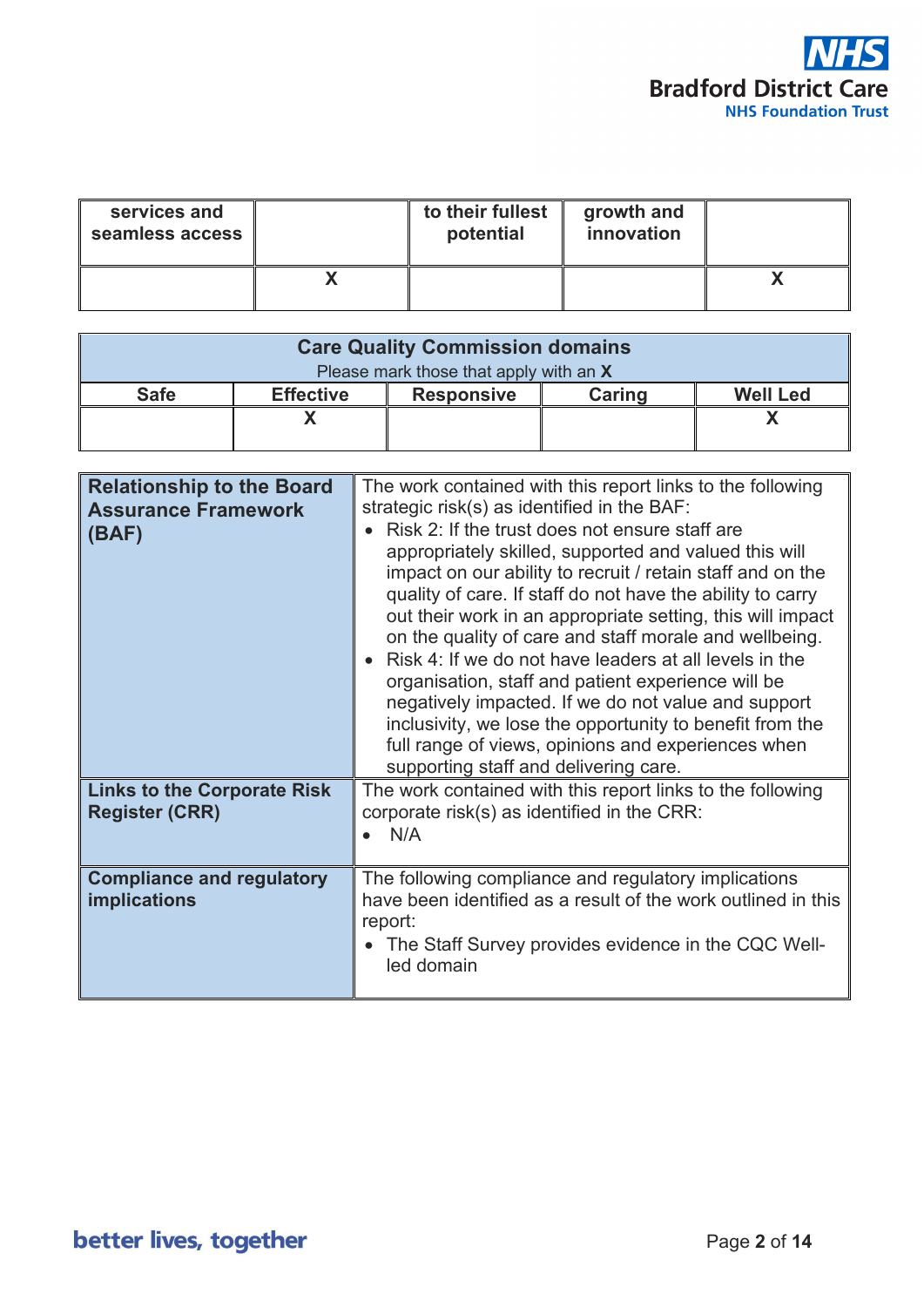

# **Council of Governors**

# **5 May 2022**

# **NHS Staff Survey 2021 Results**

#### **1 Introduction and Context**

Staff satisfaction and engagement are key to delivering high quality, values-based care and are directly associated with patient experience and outcomes. The NHS People Plan and Promise states 'we each have a voice that counts' and the annual NHS Staff Survey is an important element in the Trust's methods of engaging with staff. The staff engagement score from the survey forms a key element of the Care Quality Commission's measures linked to registration.

The NHS Staff Survey 2021(NSS2021) ran from 4 October to 26 November 2021, following a comprehensive communications plan. NHS Quarterly Pulse Staff Surveys (QSS) were held in July 2021 and January 2022, which repeated the staff engagement questions from the annual survey. Our new provider supporting the delivery of the mandated annual and quarterly surveys is Quality Health (IQVIA).

This paper presents findings and recommendations in relation to the recently published full results to NSS21 at Trust, directorate, service and team levels, along with corporate responses and actions.

### **2 Trust-wide results of the NHS Staff Survey 2021**

Please note the embargo on results has now been lifted (30 March 2022) and some scores may show a very slight adjustment to those provided by Quality Health following refinement by the National Co-ordination Centre. Wider benchmarking is also now available\*.

For NSS2021 core questions and themes were redeveloped to align with the 7 themes of the NHS [People Promise,](https://www.england.nhs.uk/ournhspeople/online-version/lfaop/our-nhs-people-promise/) so not all scores are comparable to previous years. Only the Staff Engagement and Morale have remained of the themes.

Another change for 2021 was that staff on long-term sickness absence and on longterm secondment to the Trust could participate in the survey if they wished, for the first time. Summary of 2021 changes to NSS was provided to the February 2022 WEC.

#### **Response Rate**

The overall Trust response rate was **45.2%,** 1% higher than last year (44%), the same as the response rate for all Quality Health provided organisations (45%), but lower than the national average for comparable organisations\* (48% - QH; 52% - NCC).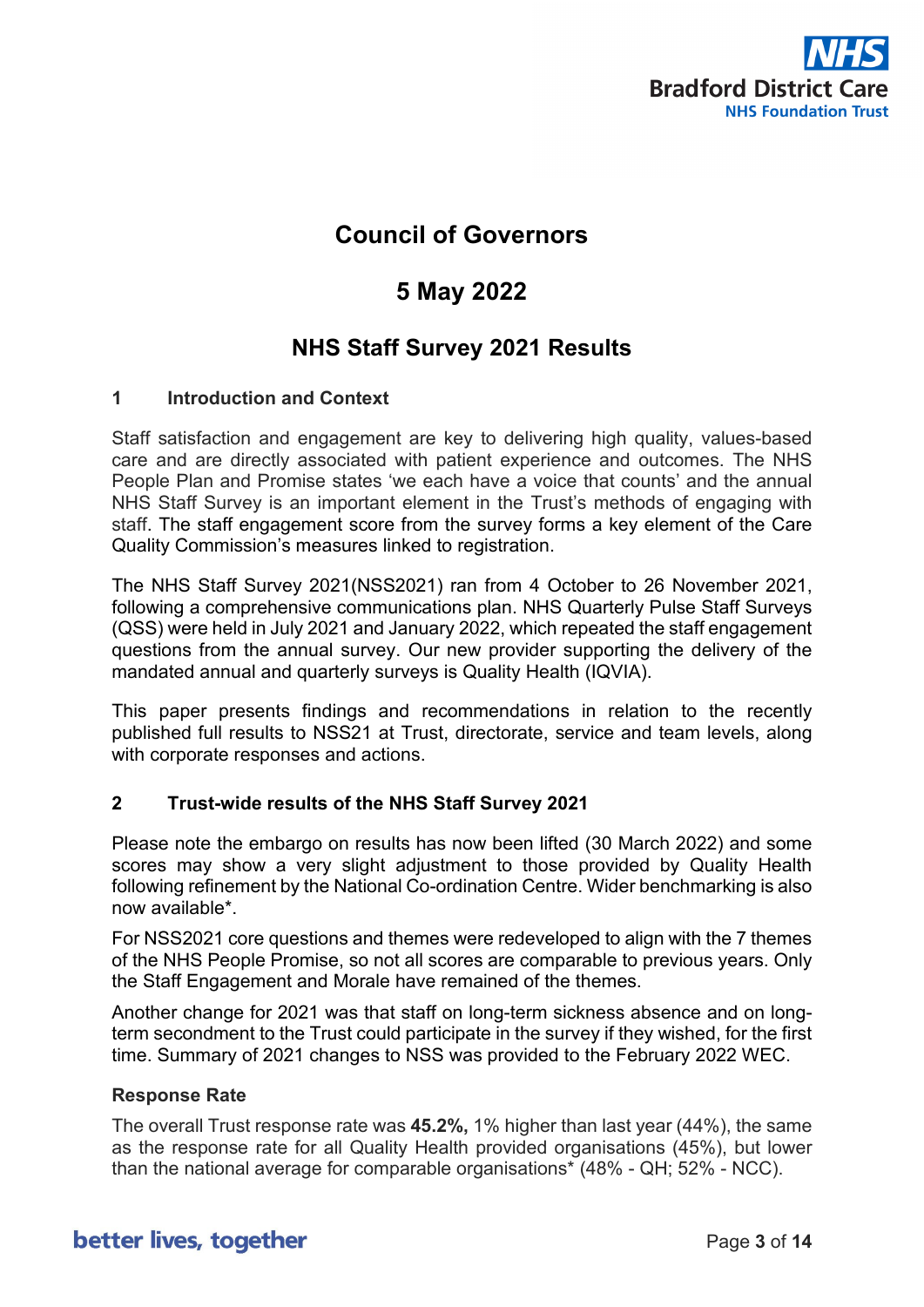

**Please note:** all references to comparable organisations\* or sector average\* relates to the 27 Mental Health/Learning Disability or Mental Health/Learning Disability & Community Trusts in relation to Quality Health reports (QH) or the 51 Trusts in this group referenced in the national reports (NCC).

#### **Trust-wide summary**

The infographic at Appendix 1 provides an overall summary of the 2021 results.

#### **Trust-wide headlines – themes**

The themes of Morale and Staff Engagement remain key performance indicators for organisations. Both scores show no significant difference to the sector average\*, although there has been a slight improvement in Staff Engagement since 2020, following a significant improvement the previous year (2019: 6.8, 2020: 7.0, 2021: 7.1). There has been a slight reduction in the Morale theme score (2020: 6.3; 2021: 6.1), with the most significant decline within the sub-theme of 'Work pressure', in line with the sector and NHS as a whole. Within the new 7 People Promise themes and subthemes, there are no significant differences to the sector average\*.

**Appendix 2a** illustrates the Staff Engagement and Morale theme scores, as compared with the sector and the 2020 scores and sub theme scores

**Appendix 2b and c** illustrates the 7 NHS People Promise theme scores, as compared with the sector.

#### **Trust-wide headlines – individual core questions**

Following the significant improvements to 43% of the Trust's core question scores in 2020 from 2019, the 2021 scores compare broadly to last year's results, where overall, results have remained the same or increased or decreased by 1-2%. 5 scores (8%) show significant improvement since 2020. 4 scores (6%) show significant decline since 2020. Most scores are in the intermediate-60% range of comparable organisations\*. There are 13 scores in the top-20% range and 14 in the lower-20%.

Significantly lower scores compared to sector\* typically relate to physical and emotional well-being, such as staff experiencing musculoskeletal problems and workrelated stress. There have been four significant declines since 2020, all related to workload pressures, staffing numbers and work-related stress.

Significantly higher scores compared to sector\* include support for work-life balance, health and wellbeing, flexible working and team effectiveness; and a high number of staff say they had an appraisal in the last 12 months. Five scores have significantly improved, including lower levels of harassment, bullying and abuse from colleagues, staff feeling secure raising concerns about unsafe clinical practice, and staff feeling confident that their concerns would be addressed. Opportunities to show initiative and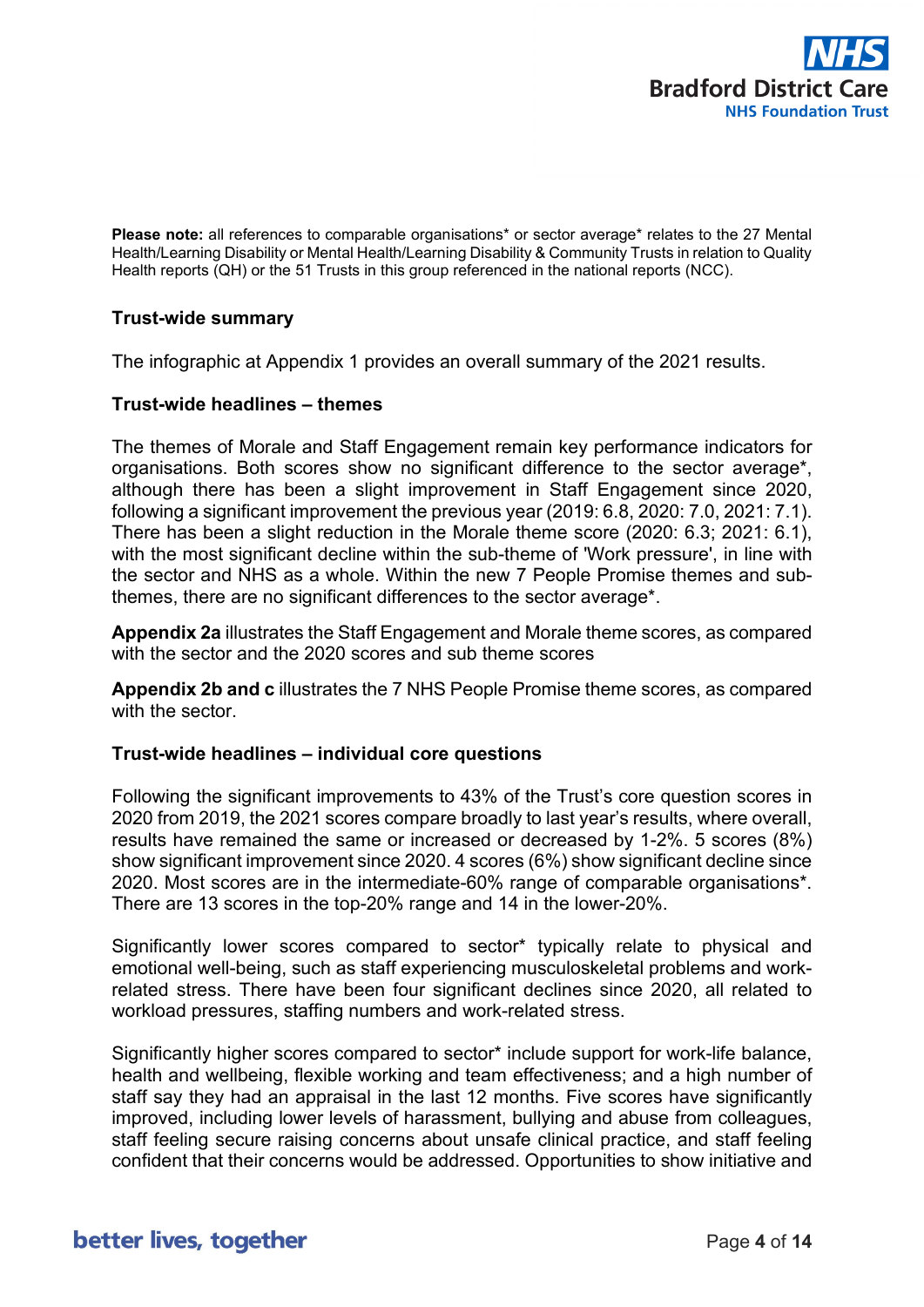

contribute opinions also improved significantly. An overview of The Trust's strengths and challenges as indicated from question results is illustrated at Appendix **1**.

**Appendix 3a** and **3b** show significant questions scores compared to sector / to 2020

#### **Trust-wide headlines – local questions**

The questionnaire also contained 6 questions set by the Trust, largely repeated from 2020, on the themes of improvement/engagement and leadership/values. Scores were comparable or improved from 2020, as summarised at Appendix **3c**.

#### **Trust-wide headlines – bank staff**

A shorter survey, but with some comparable questions was distributed to bank-only staff during the same period as the NSS2021, returning a response from 135 staff. A summary of comparable scores is shown at Appendix **3d**.

#### **Quarter 4 2021/22 NHS Quarterly Staff Pulse Survey**

The shorter quarterly pulse survey was made available to all staff in January 2022, returning an improved response from 495 staff (c13%), now delivered through Quality Health rather than the NHS People Pulse platform. Results have been analysed against Quarter 1 QSS 2021/22 and Annual NSS2021 staff engagement scores, as summarised at Appendix **3d**, showing broad comparisons. The next Quarterly Survey will run end April 2022 and provide ongoing review.

#### **Communications**

Summary Trust-wide results have now been shared with all staff via a comprehensive communication programme from mid-March 2022, including a dedicated Executive Broadcast, eUpdates, Chief executive vlog, detailed SharePoint page, and summary screensavers/posters of key results against the NHS People Promise themes. The latter are rolling out over the next couple of months. Staff Governors are designing and planning engagement events from April 2022 to discuss key themes arising from NSS2021 with staff from across the Trust.

#### **3 Directorate, service and team level results of the NHS Staff Survey 2021**

Following some delays due to survey redesign, results have now been received against our detailed staff breakdowns as follows:

| <b>Breakdown level</b> | Sub-groups | <b>Relevant reports</b>                                                                                             |
|------------------------|------------|---------------------------------------------------------------------------------------------------------------------|
| Trust-wide             |            | <b>National Benchmarking Report</b><br><b>QH Management Report</b><br>QH Detailed Results table and Solar data base |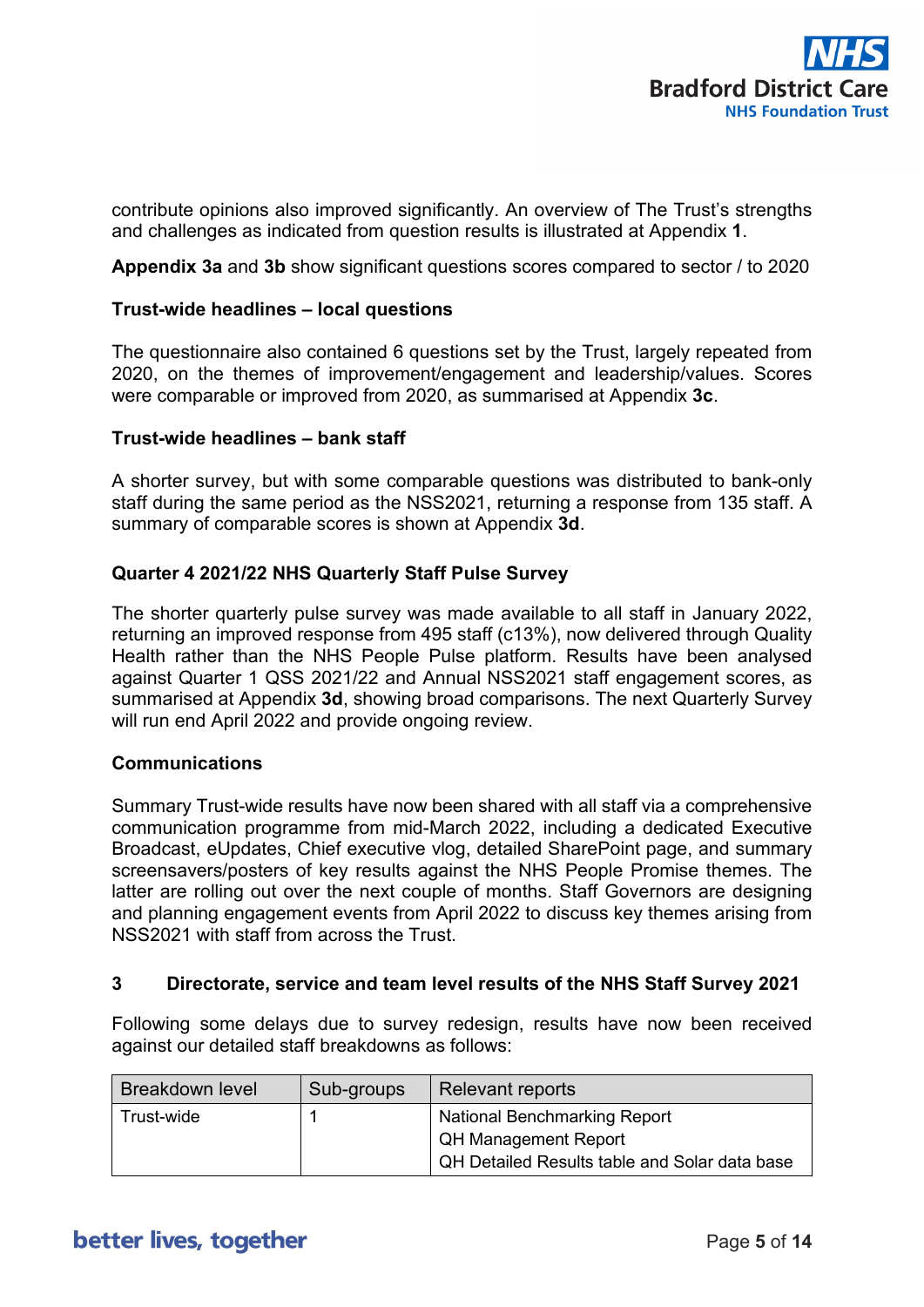

|                                     |                                                                                | In-house infographics (see Appendix 1)                                                 |
|-------------------------------------|--------------------------------------------------------------------------------|----------------------------------------------------------------------------------------|
| Directorate/Care<br>Group groupings | 5 sub-groups<br>of comparable<br>sizes                                         | National Directorates (1) Report<br><b>QH Solar data base</b>                          |
| Service/Service<br>groupings        | 23 sub-groups                                                                  | National Directorates (2) Report<br><b>QH Solar data base</b><br>In-house infographics |
| Team/Team<br>groupings              | 65 sub-groups<br>11 of which are<br>same as service<br>grouping due to<br>size | QH Solar data base<br>QH Heat maps against theme and question<br>scores (awaited)      |

Comparisons of theme results between the 5 Directorate/Care group breakdowns shows the following.

- Response rates range from 62% (Corporate and Support) to 25% (Mental Health Inpatients)
- Staff Engagement score ranges from 7.4 (Community Adults) to 6.8 (Community Children's and Mental Health Inpatients)

Recognising the current pressures on staff time and the degree of change in the latest survey, bespoke summary infographics have been prepared in-house for each of the Service staff groupings. This will enable effective and creative dissemination and discussion amongst staff and is supported by detailed results tables for each service. At Team/Team grouping level, we await additional reporting from Quality Health via heat-maps to aid reading of results at question and theme level.

All local results will be disseminated via managers by early/mid-April. Staff will be encouraged to explore together areas for improvement and celebration in their service and to embed actions into existing improvement work and ongoing pandemic learning and recovery where possible, rather than generate new action plans unless needed.

The local results indicate the wide variance of staff experience across different work areas. We are also able to explore the results via a variety of other breakdowns, such as demographics or staff group. For example,

- Only 20.7% of registered nurses and midwives feel there are enough staff at this organisation to do their job properly, compared with 30.5% for all staff (both figures significantly down from last year, and in line with national trends)
- Only 47.3% of BME staff and 54.4% of those with a long-term illness believe the organisation provides equal opportunities for career progression, compared to 57.5% of all staff, again in line with national trends. (Full Workforce Equality Standard results will be supplied at a later meeting)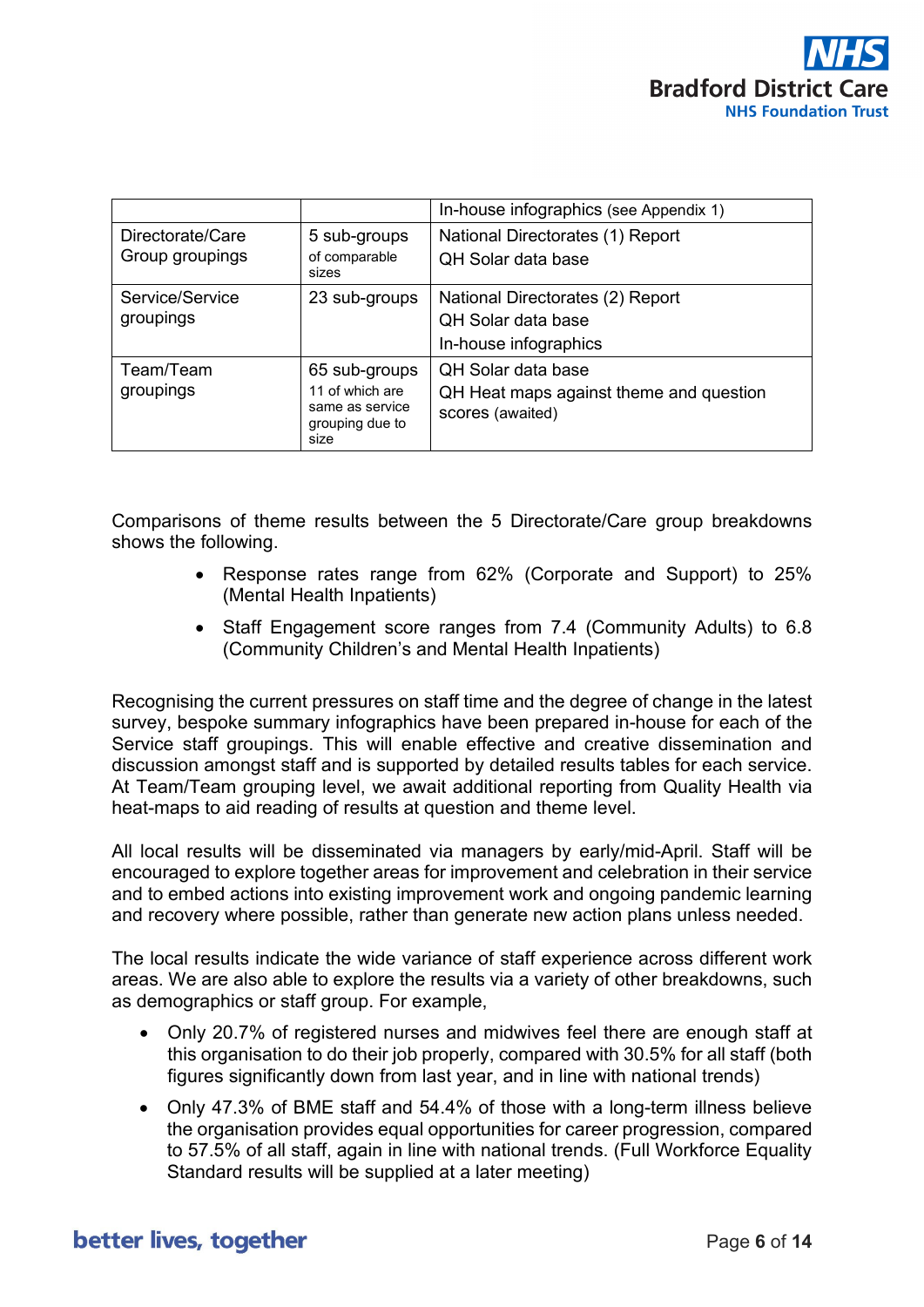

Targeted engagement and support in the discussion of local results will focus on areas of the Trust evaluated as least engaged, such as Mental Health Inpatients and other front-line teams. It also connects with other Trust listening and engagement activity, such as the recent crowdsourcing conversation on speaking up, Care Trust Way and iCare programmes, through the active Staff Networks for protected characteristics, Union representatives and the workshops by Staff Governors. Further consideration on how to engage front-line teams continues, including an options analysis for a potential staff engagement app.

This more granular level reporting also provides intelligence to senior leaders and corporate services in the Trust to enable comparisons, corporate response, and action planning at the Trust-wide level, such as in workforce planning or wellbeing support. For example, the Psychological Therapies Team are reviewing staff survey local results to enable targeting of their services appropriately.

#### **Corporate response to NSS2021 and Q4 QSS 2021/2 results**

The ongoing consideration of the results by the Board, Executive and Senior Leadership Team will now be supported by more detailed review with managers and staff. It is recommended that

- Senior leaders and managers continue to express appreciation to all staff for their ongoing efforts under pressure, and for their willingness to participate in engagement activity such as the Staff Survey, referencing national NHS messages too.
- Support and feedback are given in relation to addressing staff concerns regarding work pressure and staff numbers. Whilst this is a national issue, some assurances can be given in relation to the Trust's ambitious recruitment and retention drive, working closely with system, regional and national partners to attract and maintain the right workforce.
- The Trust continues to ensure ambitious staff wellbeing and recognition measures are at the heart of our delivery, aiming to build on the 72% of staff who already feel the Trust takes positive action on health and wellbeing, and the 63% who are satisfied with recognition for good work.
- The new NHS People Promise themes and graphics continue to be shared with staff, aligning not only the Staff Survey results, but the Trust's Belonging & Inclusion Plan, which provides the framework to build and sustain improvements in staff retention and experience.
- Variable results relating to other corporate areas, such as smarter working, learning and development, equality and diversity are investigated and actioned by appropriate teams, as outlined above (including WRES and WDES analysis). Inclusive and compassionate leadership to remain a key goal.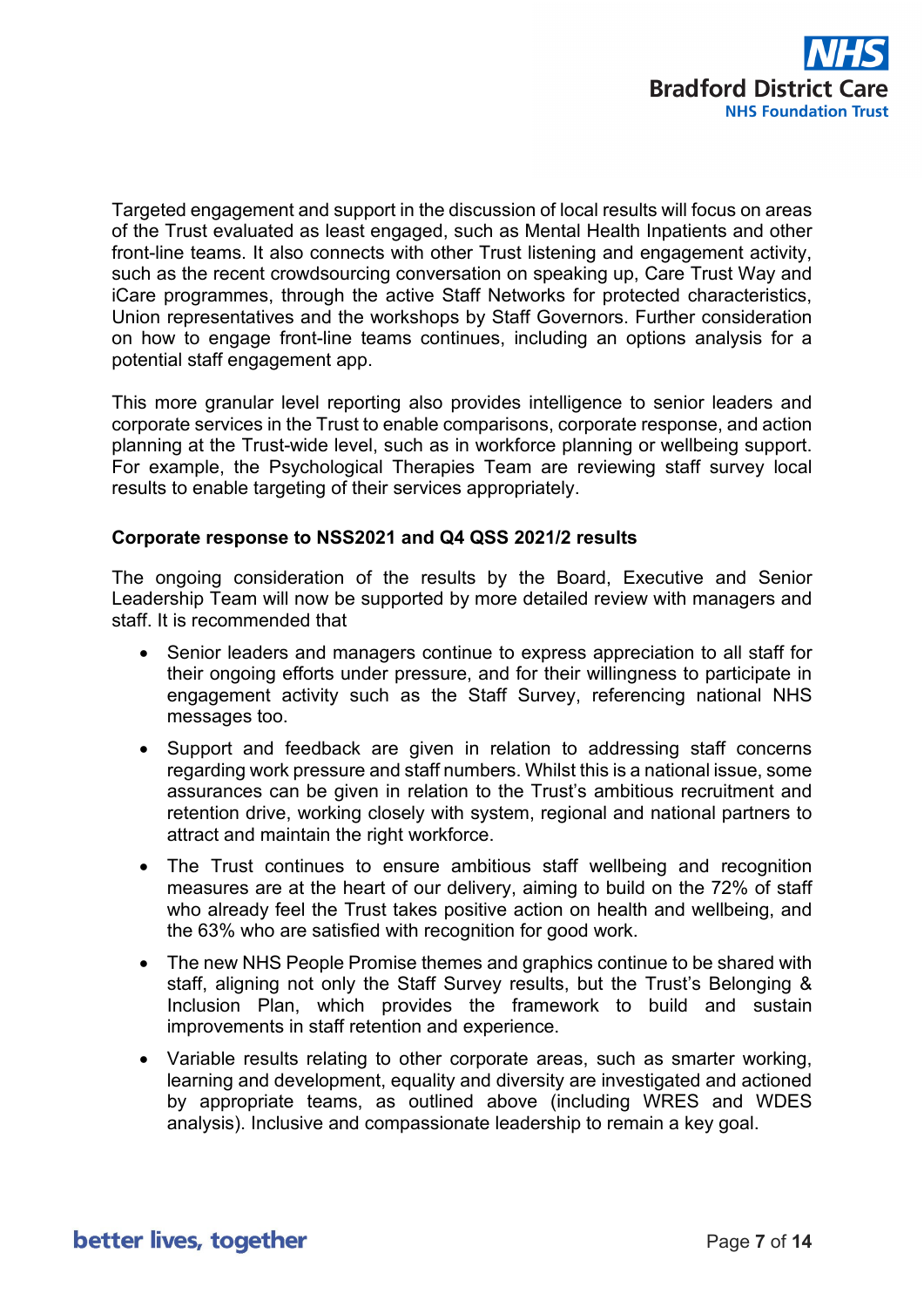

- Cascaded results sharing and targeted engagement and action planning at the local level, as outlined above, continues as a priority, gathering feedback from services by end May 2022.
- The Quarterly Staff Pulse Survey continues to be promoted and delivered on regular basis to enable ongoing monitoring of staff feedback, the results being considered at a senior level and cascaded to all staff in a timely manner.

#### **The Council of Governors is asked to:**

• Note the Staff Survey Outcome.

**Helen Farrar** Staff Engagement Manager April 2022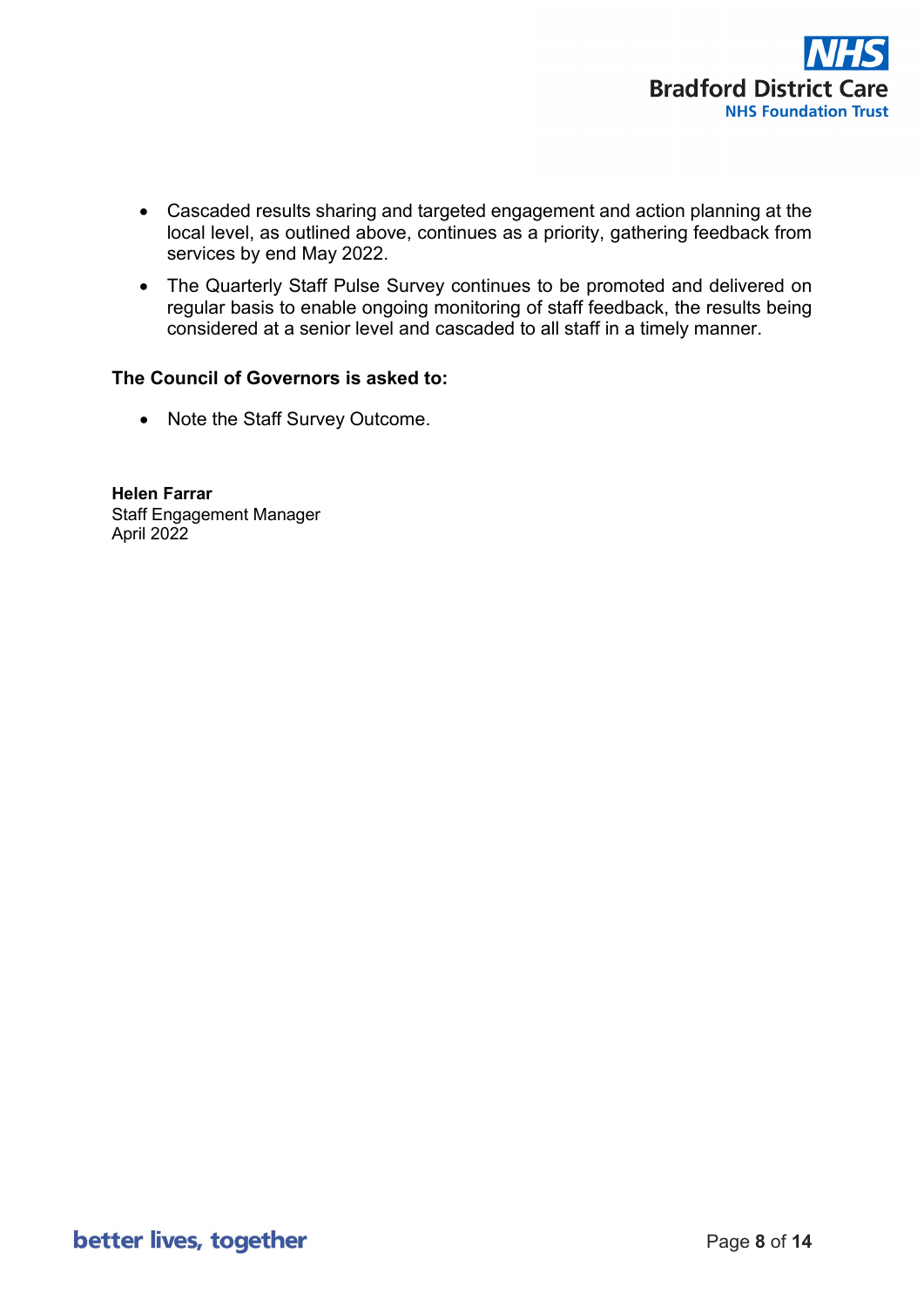### **Appendix 1: Summary of NHS Staff Survey 2021 results**

**Please note:** following the recent receipt of national reports, a few of these figures may receive slight adjustment

# **NHS Staff Survey 2021 Summary Results**

#### IN CONFIDENCE under embargo until March 2022



**NHS Foundation Trust** 

feople Promise

### Response Rate: 45% +1%

| <b>Our views</b>  | Compared to 2020                                                       |       |
|-------------------|------------------------------------------------------------------------|-------|
| 63%               | Would recommend the organisation<br>as a place to work                 | $-2%$ |
| 66%               | Would be happy with the standard<br>of care and treatment              | $-1%$ |
| 79%               | Think care of patients is<br>organisation's top priority               | $+1%$ |
| <b>Our values</b> | Compared to 2020                                                       |       |
|                   | 90% of staff feel trusted to do their<br>job                           | 0%    |
| <b>We Care</b>    | 77% receive the respect they feel<br>they deserve from colleagues      | $+3%$ |
|                   | 65% are asked for their opinion by<br>their immediate manager          | $+6%$ |
| <b>We Listen</b>  | 79% feel we act on concerns<br>raised by patients/service users        | $+3%$ |
|                   | 89% feel their role makes a<br>difference to patients/service users    | 0%    |
| <b>We Deliver</b> | 76% feel able to make suggestions<br>to improve the work of their team | 0%    |
| Quality           | DRAFT                                                                  |       |

### Staff Engagement Score 7.1 + 0.03

### **Key improvements and strengths**

- Staff said there are frequent opportunities to show initiative in their role (+5%) and that their team often meets to discuss the team's effectiveness (+7% comparator organisations)
- Staff said their immediate manager asks for their opinion before making decisions that affect their work (+6%). Many new questions with no previous comparator.
- Staff are more positive than similar organisations about organisational positive action on health and wellbeing (+7%) and the organisation is committed to helping balance work and home life  $(+6%)$
- Staff said they would feel secure raising concerns about unsafe clinical practice (+6%) and improvements in staff who have experienced harassment, bullying or abuse reporting it  $(+5%)$
- Employer making adequate adjustments to carry out work (+6% comparator organisations)

#### **Key issues and frustrations**

- Staff said they are unable to meet all the conflicting demands on their time at work (+6%) and there are not enough staff to do their job properly (+10%)
- Feelings of work related stress (+2%) and pressure from self to work when unwell are worse than last year (+7%)

We each have<br>a voice that

counts

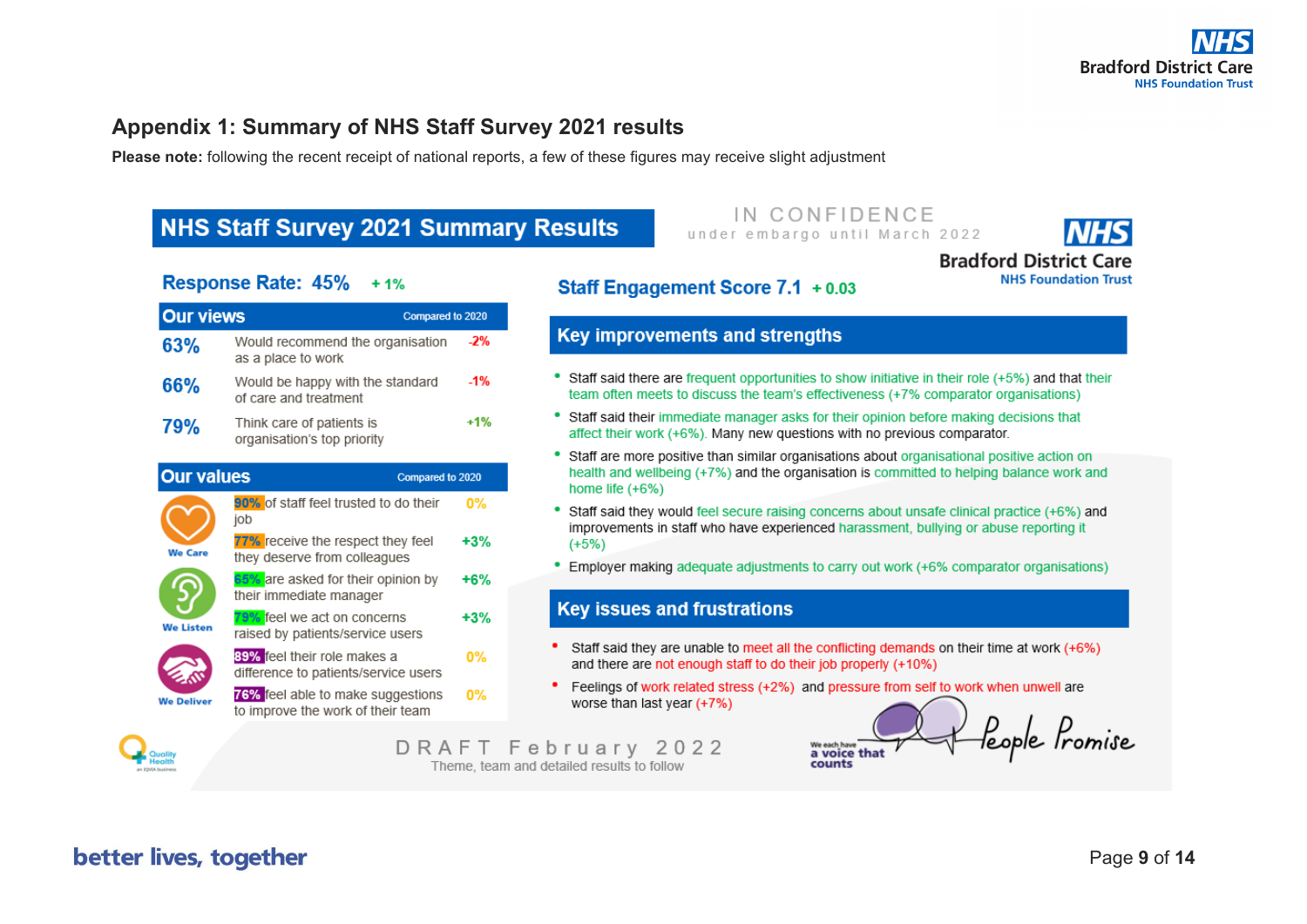### **Appendix 2: NHS Staff Survey 2021 theme scores**

#### **a. NHS Staff Survey 2021 Staff Engagement and Morale theme scores**



For more detail: See Quality Health Summary Management Report and National Benchmark Report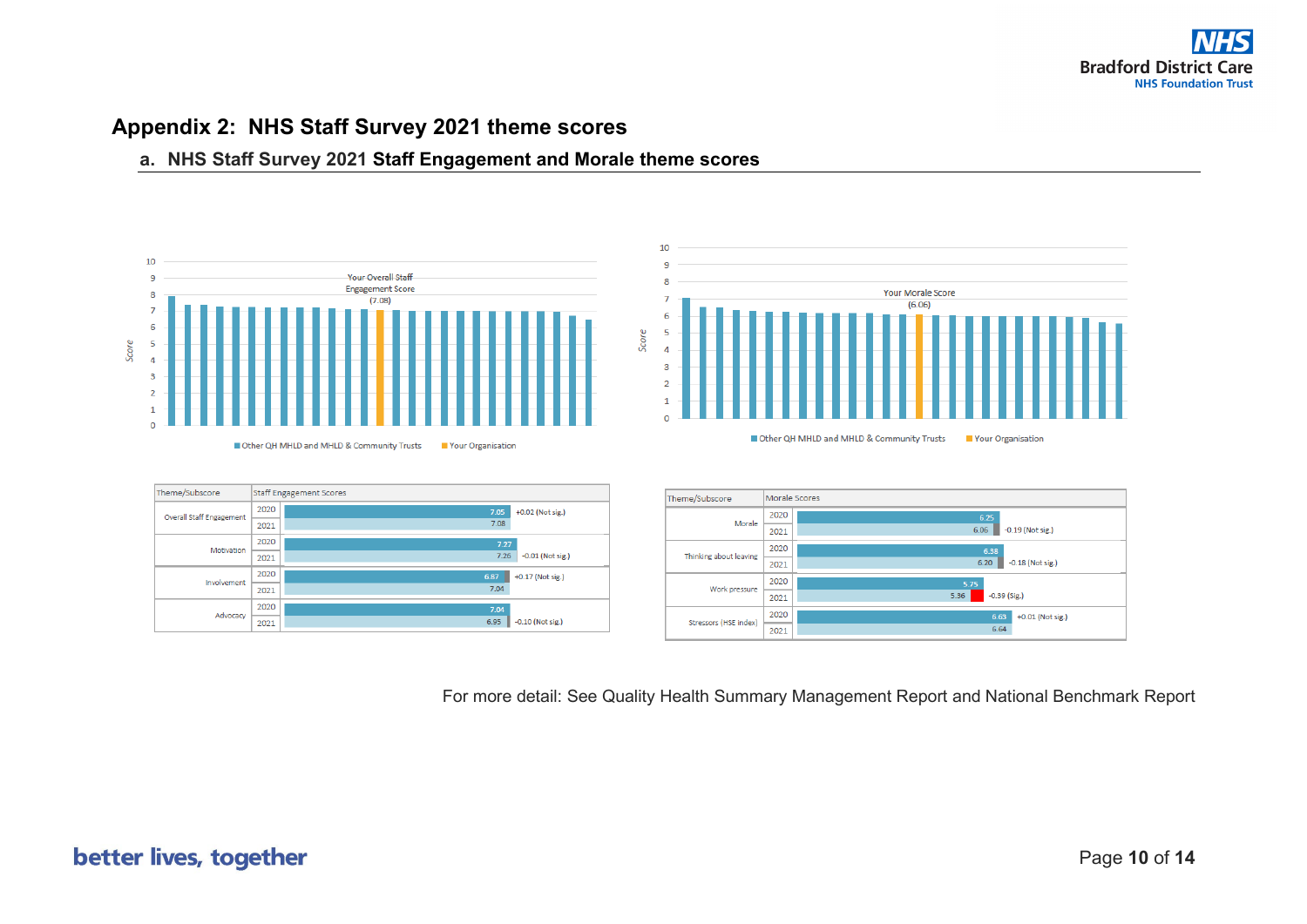#### **b. NHS Staff Survey 2021 NHS People Promise theme scores** (See Summary Management Report or Benchmark Report for breakdown)



**Mental Health & Learning** 

**Disability and Mental Health, Learning Disability** & Community Trusts

**In** 

- 0 (0%) People Promise(s)/Theme(s) scored significantly better than the sector average
- 0 (0%) People Promise(s)/Theme(s) scored significantly worse than the sector average
- 9 (100%) People Promise(s)/Theme(s) showed no significant difference in relation to the sector average or comparisons could not be drawn

#### Score  $(1)$ People Promise 1 We are compassionate and inclusive 7.53  $\binom{2}{3}$ 7.09 People Promise 7 We are a team  $\binom{3}{}$ People Promise 3 We each have a voice that counts 7.06  $\binom{4}{}$ People Promise 6 We work flexibly 6.86  $(5)$ eople Promise 2 We are recognised and rewarded 6.39  $(6)$ People Promise 4 We are safe and healthy  $6.21$  $\sqrt{7}$ People Promise 5 We are always learning 5.73

Ranked People Promises for your organisation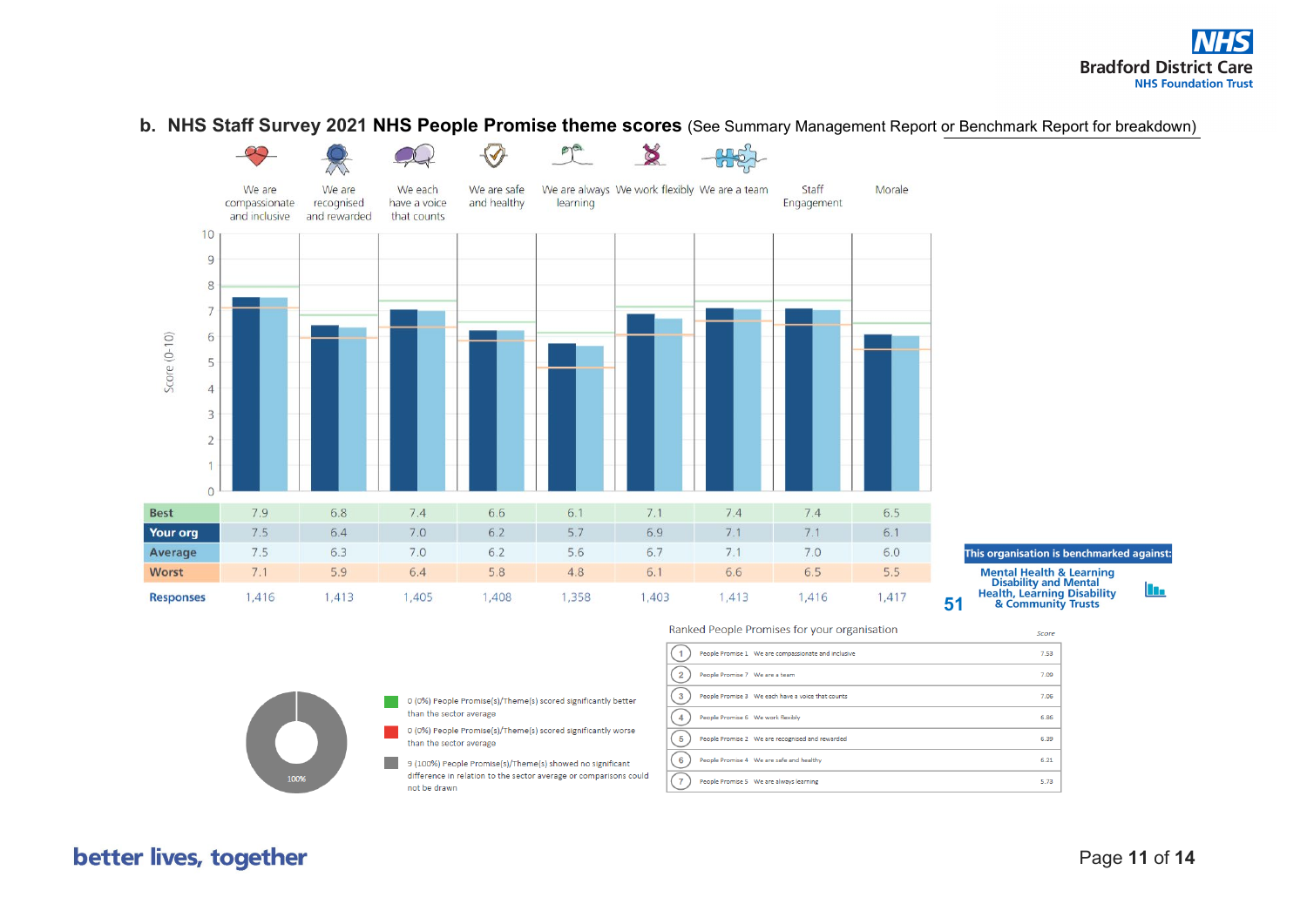### **Appendix 3: NHS Staff Survey 2021 question responses**

#### **a. NHS Staff Survey 2021 Significant questions compared to sector**

For more detail: See Summary Management Report. Detailed results Table and Full Management Report available on request

**Significantly Better Scores** 

|                 | Question                                                                                                                                                               | Your Org. | Sector | <b>Difference</b> |
|-----------------|------------------------------------------------------------------------------------------------------------------------------------------------------------------------|-----------|--------|-------------------|
| 3h              | I have adequate materials, supplies and equipment to<br>do my work.                                                                                                    | 68%       | 65%    | $+3.76%$          |
| 4с              | I am satisfied with my level of pay.                                                                                                                                   | 40%       | 37%    | $+2.77%$          |
| 4d              | I am satisfied with the opportunities for flexible<br>working patterns.                                                                                                | 68%       | 65%    | $+2.96%$          |
| 6b              | My organisation is committed to helping me balance<br>my work and home life.                                                                                           | 62%       | 56%    | $+6.18%$          |
| бc              | I achieve a good balance between my work life and<br>my home life.                                                                                                     | 63%       | 60%    | $+2.99%$          |
| 7 <sub>b</sub>  | The team I work in often meets to discuss the team's<br>effectiveness.                                                                                                 | 74%       | 68%    | $+6.21%$          |
| 10 <sub>b</sub> | I work additional PAID hours for this organisation,<br>over and above my contracted hours.                                                                             | 23%       | 27%    | $-3.62%$          |
| 11a             | My organisation takes positive action on health and<br>well-being.                                                                                                     | 72%       | 64%    | $+7.28%$          |
|                 | In the last 12 months I have personally experienced<br>13a physical violence at work from patients / service<br>users, their relatives or other members of the public. | 10%       | 14%    | $-3.74%$          |
| 16c<br>05       | Experienced discrimination on grounds of disability.                                                                                                                   | 6%        | 11%    | $-4.23%$          |
|                 | In the last 12 months, I have had an appraisal, annual<br>19a review, development review, or Knowledge and Skills<br>Framework (KSF) development review.               | 91%       | 87%    | $+4.61%$          |
| 28 <sub>b</sub> | My employer has made adequate adjustment(s) to<br>enable me to carry out my work.                                                                                      | 85%       | 78%    | +6.68%            |

### **Significant Questions (compared to sector)**

**Significantly Worse Scores** 

|           | Question                                                                                                          | Your Org.             | Sector | Difference |
|-----------|-------------------------------------------------------------------------------------------------------------------|-----------------------|--------|------------|
| 3b        | I am trusted to do my job.                                                                                        | 90%                   | 91%    | $-1.62%$   |
| Sc.       | Relationships at work are strained (Never/Rarely).                                                                | 51%                   | 54%    | $-3.09%$   |
|           | In the last 12 months I have experienced<br>11b musculoskeletal problems (MSK) as a result of work<br>activities. | <b>ASSAULT</b><br>31% | 27%    | $+4.93%$   |
| 11c       | During the last 12 months I have felt unwell as a result<br>of work related stress.                               | 47%                   | 43%    | 43.71%     |
| 11d       | In the last three months I have come to work despite<br>not feeling well enough to perform my duties.             | 5,6%                  | 53%    | $+3.01%$   |
|           | 12b I often/always feel burnt out because of my work.                                                             | 31%                   | 28%    | +3.59%     |
| 12g       | I do not have enough energy for family and friends<br>during leisure time (often/always).                         | 31%                   | 27%    | $+3.79%$   |
| 16c<br>O3 | Experienced discrimination on grounds of religion.                                                                | 12%                   | 5%     | $+7.12%$   |



12 (12%) question(s) scored significantly better than the sector

8 (8%) question(s) scored significantly worse than the sector

79 (80%) question(s) showed no significant difference in relation to the sector average or comparisons could not be drawn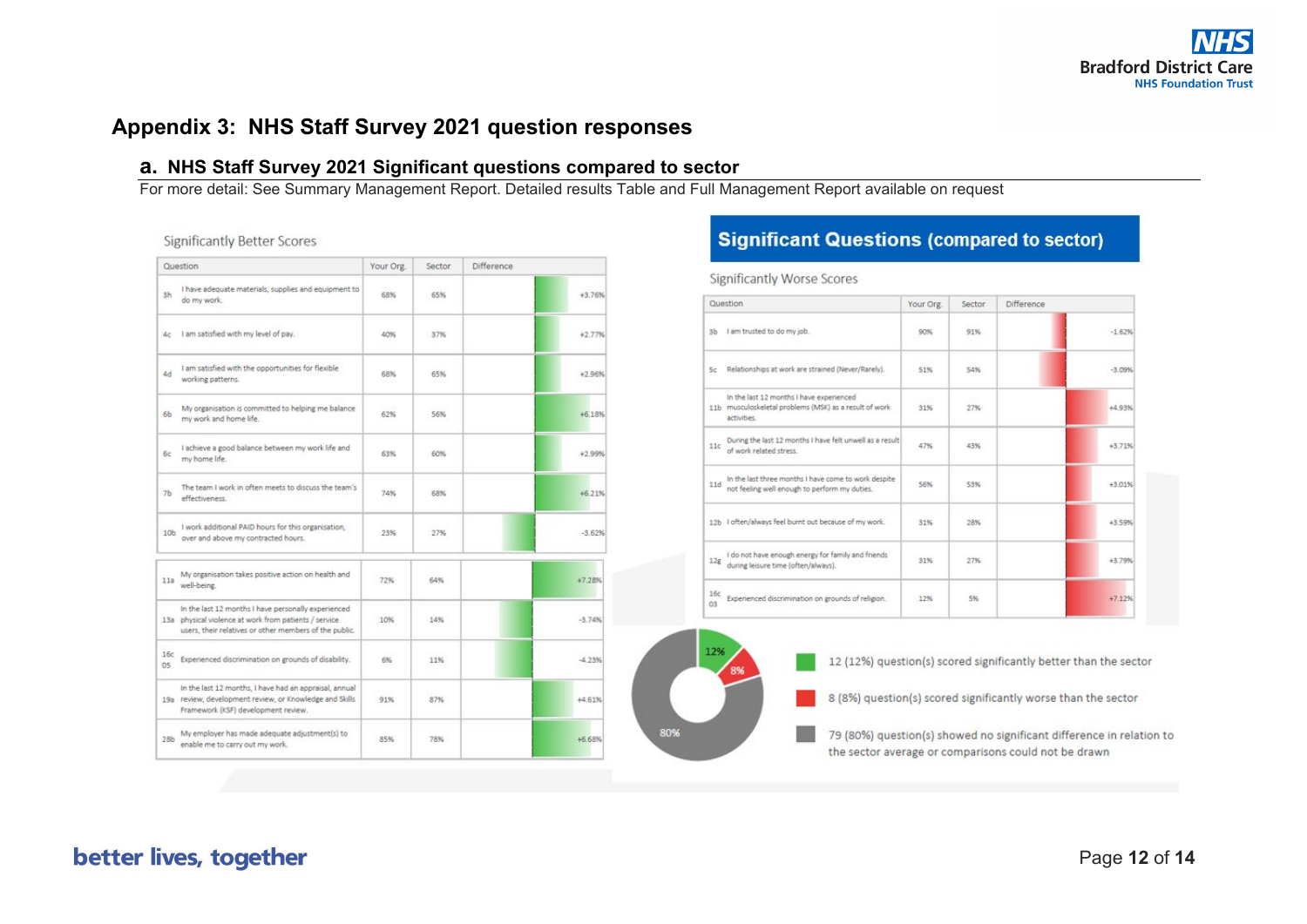#### **b. NHS Staff Survey 2021 Significant questions compared to 2020**

For more detail: See Summary Management Report. Detailed results Table and Full Management Report available on request

| <b>Significantly Better Scores</b> |  |  |
|------------------------------------|--|--|
|------------------------------------|--|--|

| Question        |                                                                                                                        | 2020        | 2021 | Difference |  |
|-----------------|------------------------------------------------------------------------------------------------------------------------|-------------|------|------------|--|
| 3c              | There are frequent opportunities for me to show<br>initiative in my role.                                              | 70%         | 74%  | +4.31%     |  |
| 9c              | My immediate manager asks for my opinion before<br>making decisions that affect my work.                               | 1999<br>59% | 64%  | $+4.94%$   |  |
| 14c             | In the last 12 months I have personally experienced<br>harassment, bullying or abuse at work from other<br>colleagues. | 16%         | 13%  | $-2.95%$   |  |
| 17a             | I would feel secure raising concerns about unsafe<br>clinical practice.                                                | 74%         | 80%  | +5.84%     |  |
| 17 <sub>b</sub> | I am confident that my organisation would address<br>my concern.                                                       | 64%         | 68%  | +3.89%     |  |

### **Significant Questions (compared to 2020)**

**Significantly Worse Scores** 

| Question        |                                                                                                       | 2020           | 2021 | <b>Difference</b> |  |  |
|-----------------|-------------------------------------------------------------------------------------------------------|----------------|------|-------------------|--|--|
| 3e              | I am able to meet all the conflicting demands on my<br>time at work.                                  | 48%            | 43%  | $-4.29%$          |  |  |
| 3i              | There are enough staff at this organisation for me to<br>do my job properly.                          | 40%            | 30%  | $-10.37%$         |  |  |
| 10 <sub>b</sub> | I work additional PAID hours for this organisation,<br>over and above my contracted hours.            | 18%            | 23%  | +4.99%            |  |  |
| 11d             | In the last three months I have come to work despite<br>not feeling well enough to perform my duties. | 952.01e<br>48% | 56%  | $+7.23%$          |  |  |



5 (8%) question(s) have shown significant improvements since 2020

4 (6%) question(s) have shown significant declines since 2020

54 (86%) question(s) have shown no significant movements since 2020

### **Benchmarking Percentiles**

There are 27 Mental Health & Learning Disability and Mental Health, Learning Disability & Community organisations in your benchmarking sector that are contracted to Quality Health. The table below summarises the distribution of core questions where your organisation scored amongst the top 20%, middle 60% and bottom 20% of these organisations.



# **Significant Questions**

Compared to 2020

**Please note:** following the recent receipt of national reports, a few of these figures may receive very slight adjustment